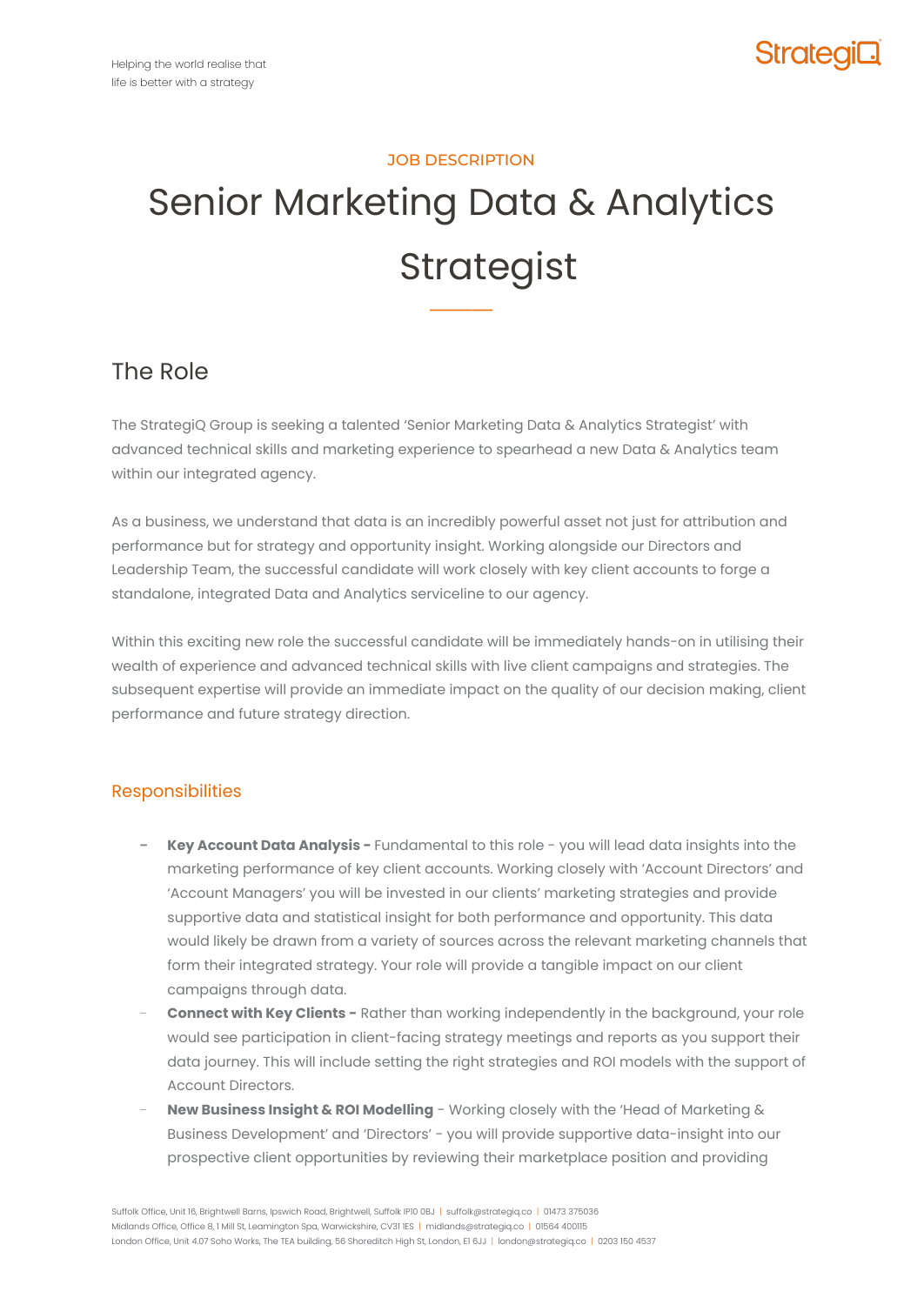## **Stratea**

forecast and ROI models to underpin and inform our strategy proposals with solid data benchmarks and projections. You will also work with Client Services to proactively grow and support our existing clients via demand forecasting, opportunity discovery and advanced attribution modelling.

- **− Evangelise Data within the Business -** As the inaugural and founding member of the Data Insights Team, you will ensure that everyone internally is aware of the value that data can have to a modern digital marketing agency. You will leverage data for the good of our clients and StrategiQ by empowering both our clients and internal stakeholders to make data-informed decisions. Always pragmatic you are willing to be challenged and be flexible in your thinking whilst ensuring that data is used to evidence and inform our actions.
- **− Web Project Performance Analysis -** Working closely with our Head of Production, the Senior Marketing Data & Analytics Strategist would be involved in supporting key website project discovery phases in order to underpin strategy with quality data-led decisions. Working with the team - you will establish KPIs for the performance of the website post-launch as a key component of an integrated marketing strategy. Retrospective analysis would also be performed on websites 3-6 months post launch to interrogate the data behind the performance.
- **− Visualisation of Data and Reporting -** Supporting our 'Head of Marketing Operations' and 'Client Services' you will actively evolve the visualisation of our client reporting and visualisation of data. Whether via Google Data Studio, Tableau or a method yet to be established - the way in which we utilise and present data both internally and with clients will be paramount to the performance and success of this new role.
- **− Implementation of Data Collection and Tracking Strategies -** Whether the set-up of Split/AB Testing or deployment of advanced Event tracking within Google Analytics, you will drive the initiatives with our Marketing, Development and UX teams to isolate and extract the relevant data for analysis in supporting their associated marketing initiatives.
- **− Innovate the new Data Channel -** Working with all relevant internal stakeholders, define the necessary processes, standards and reporting mechanisms to ensure that Data Analysis and Strategy becomes a key marketing delivery channel in driving success for our clients and team. You will naturally possess a curiosity and testing mind-set that effortlessly supports our marketing initiatives from hypothesis through to implementation and analysis.

#### Skills

- Evidence of commercially applying data analytics in a sales or marketing environment where data played an integral part to the strategy and performance.
- Strong commercially-minded experience with marketing strategies.
- Evidence of the application of data and statistics to develop strategy direction.
- − Mastery of Google Analytics .
- Experience working within a variety of sectors from Ecommerce to Finance.
- Experience working with a variety of data sources, databases and data warehousing.
- Experience liaising across teams and with external stakeholders.
- Excellent communication and presentation skills.
- − Ability to influence and solution focussed.